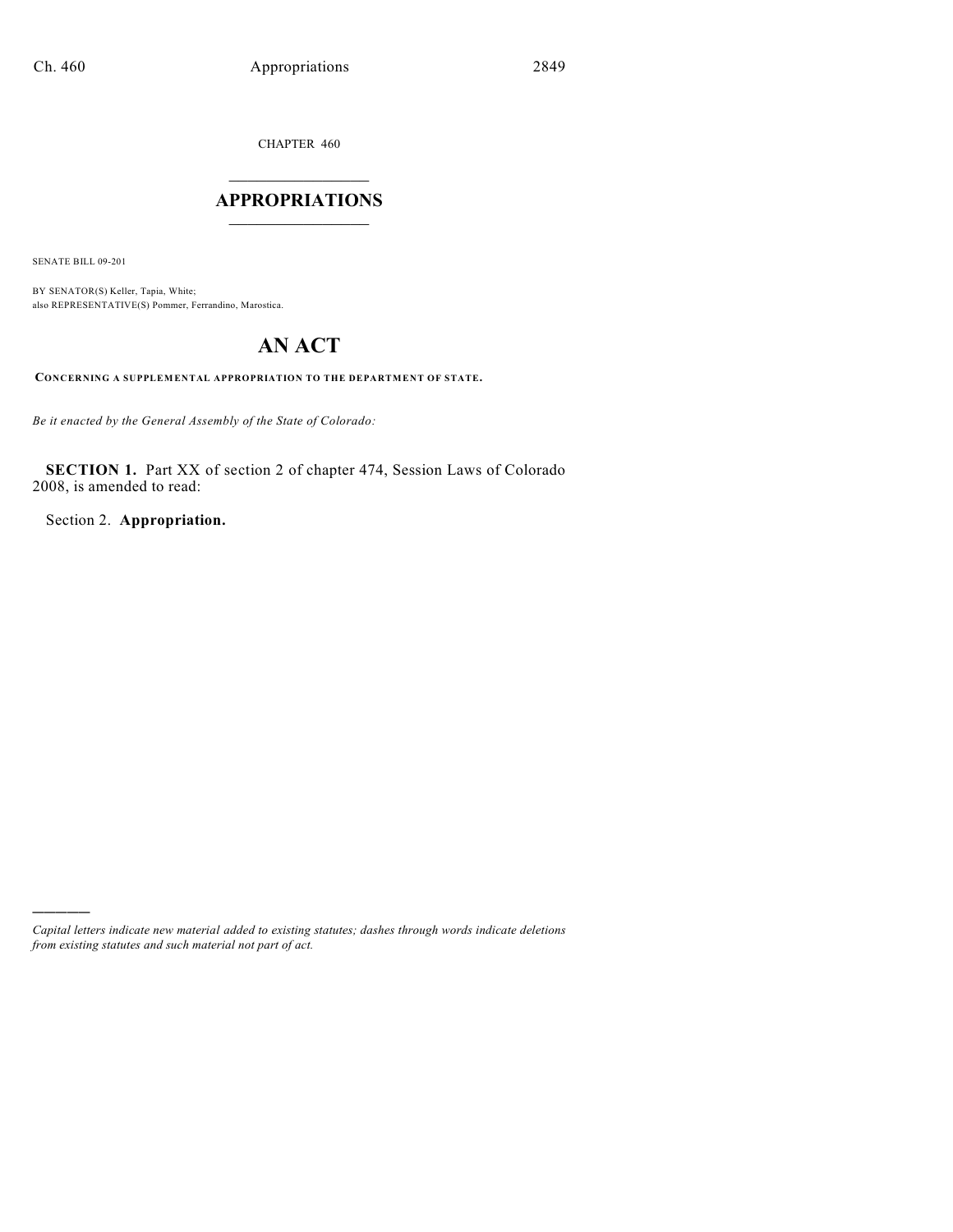## Ch. 460 Appropriations

|                           |              |                        | APPROPRIATION FROM                             |                             |                                       |                                |  |
|---------------------------|--------------|------------------------|------------------------------------------------|-----------------------------|---------------------------------------|--------------------------------|--|
| ITEM &<br><b>SUBTOTAL</b> | <b>TOTAL</b> | GENERAL<br><b>FUND</b> | <b>GENERAL</b><br><b>FUND</b><br><b>EXEMPT</b> | <b>CASH</b><br><b>FUNDS</b> | <b>REAPPROPRIATED</b><br><b>FUNDS</b> | <b>FEDERAL</b><br><b>FUNDS</b> |  |
|                           |              |                        |                                                |                             |                                       |                                |  |

**PART XX DEPARTMENT OF STATE**

### **(1) ADMINISTRATION**

| <b>Personal Services</b>         | <del>5,257,626</del> |  |
|----------------------------------|----------------------|--|
|                                  | 4,884,021            |  |
|                                  | $(89.5 \text{ FTE})$ |  |
|                                  | $(85.5$ FTE)         |  |
| Health, Life, and Dental         | 566,848              |  |
| Short-term Disability            | 9,485                |  |
| S.B. 04-257 Amortization         |                      |  |
| <b>Equalization Disbursement</b> | 116,741              |  |
| S.B. 06-235 Supplemental         |                      |  |
| Amortization Equalization        |                      |  |
| Disbursement                     | 54,722               |  |
| Salary Survey and Senior         |                      |  |
| <b>Executive Service</b>         | 266,908              |  |
| Performance-based Pay            |                      |  |
| Awards                           | 97,114               |  |
| Workers' Compensation            | 6,201                |  |
| <b>Operating Expenses</b>        | <del>825,243</del>   |  |
|                                  | 821,443              |  |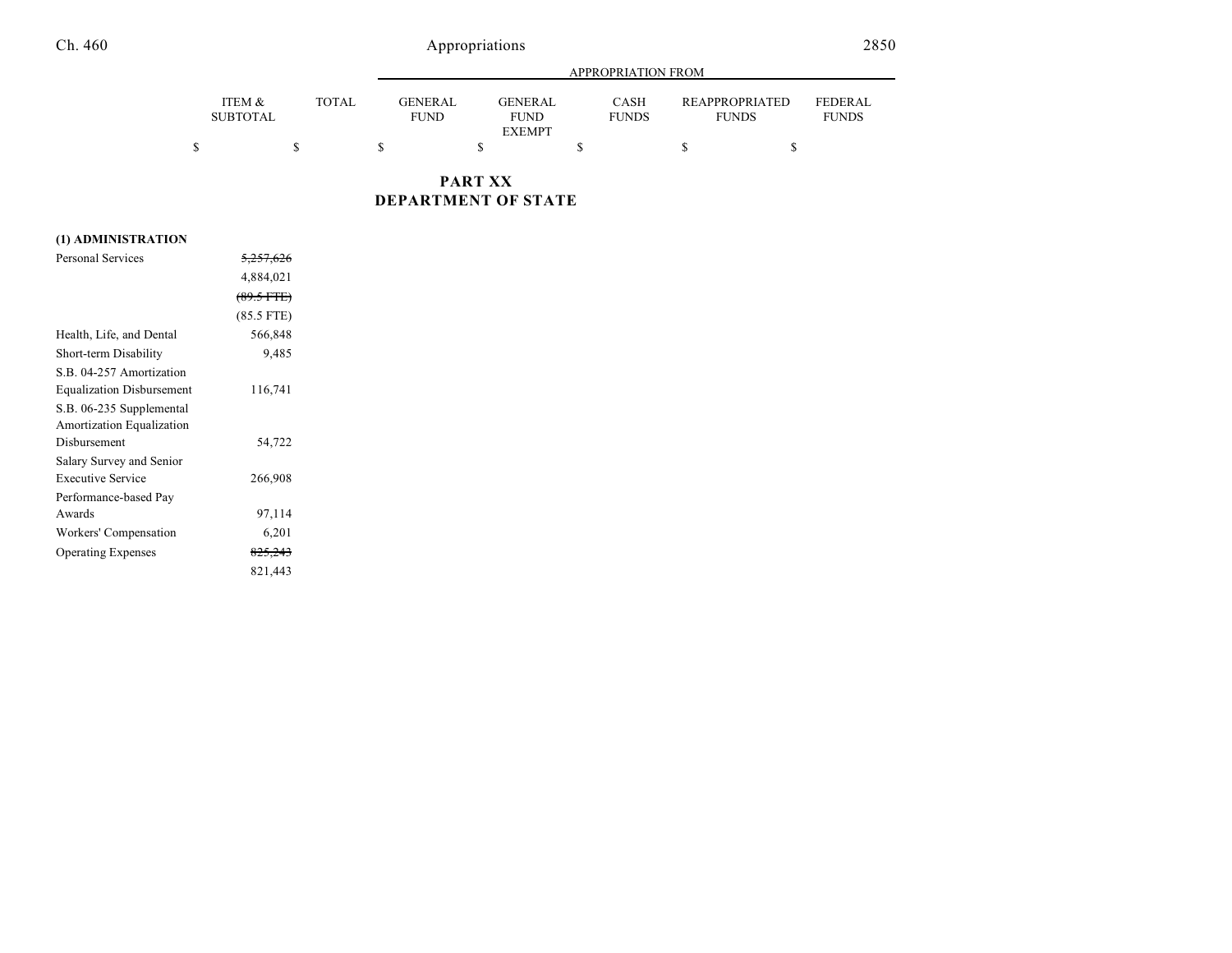| <del>534,536</del><br>389,536<br>86,417<br>44,341<br>569,609<br>23,303<br>2,714<br>709,669<br>224,409<br>5,000<br>75,337<br>78,215<br>$(1.0$ FTE)<br>9.476.223<br>8,956,696 | Legal Services for $7,118$      |  |                        |
|-----------------------------------------------------------------------------------------------------------------------------------------------------------------------------|---------------------------------|--|------------------------|
|                                                                                                                                                                             | 5,187 hours                     |  |                        |
|                                                                                                                                                                             |                                 |  |                        |
|                                                                                                                                                                             | Administrative Law Judge        |  |                        |
|                                                                                                                                                                             | Services                        |  |                        |
|                                                                                                                                                                             | Purchase of Services from       |  |                        |
|                                                                                                                                                                             | Computer Center                 |  |                        |
|                                                                                                                                                                             | Multiuse Network                |  |                        |
|                                                                                                                                                                             | Payments                        |  |                        |
|                                                                                                                                                                             | Payment to Risk                 |  |                        |
|                                                                                                                                                                             | Management and Property         |  |                        |
|                                                                                                                                                                             | Funds                           |  |                        |
|                                                                                                                                                                             | Vehicle Lease Payments          |  |                        |
|                                                                                                                                                                             | Leased Space                    |  |                        |
|                                                                                                                                                                             | <b>Indirect Cost Assessment</b> |  |                        |
|                                                                                                                                                                             | Discretionary Fund              |  |                        |
|                                                                                                                                                                             | Address Confidentiality         |  |                        |
|                                                                                                                                                                             | Program                         |  |                        |
|                                                                                                                                                                             |                                 |  |                        |
|                                                                                                                                                                             |                                 |  |                        |
|                                                                                                                                                                             |                                 |  | 9.476.223              |
|                                                                                                                                                                             |                                 |  | 8,956,696 <sup>a</sup> |

<sup>a</sup> Of this amount, \$8,731,059 \$8,208,654 shall be from the Department of State Cash Fund created in Section 24-21-104 (3) (b), C.R.S., \$571,677 shall be from the Notary Administration Cash Fund created in Section 12-55-102.5 (1), C.R.S., \$98,150 shall be from indirect cost recoveries from the Federal Elections Assistance Fund created in Section 1-1.5-106 (1) (a), C.R.S., and  $$75,337 $78,215$  shall be from the Address Confidentiality Program Surcharge Fund created in Section 24-21-214 (4) (a), C.R.S.

Ch. 460 Appropriations 2851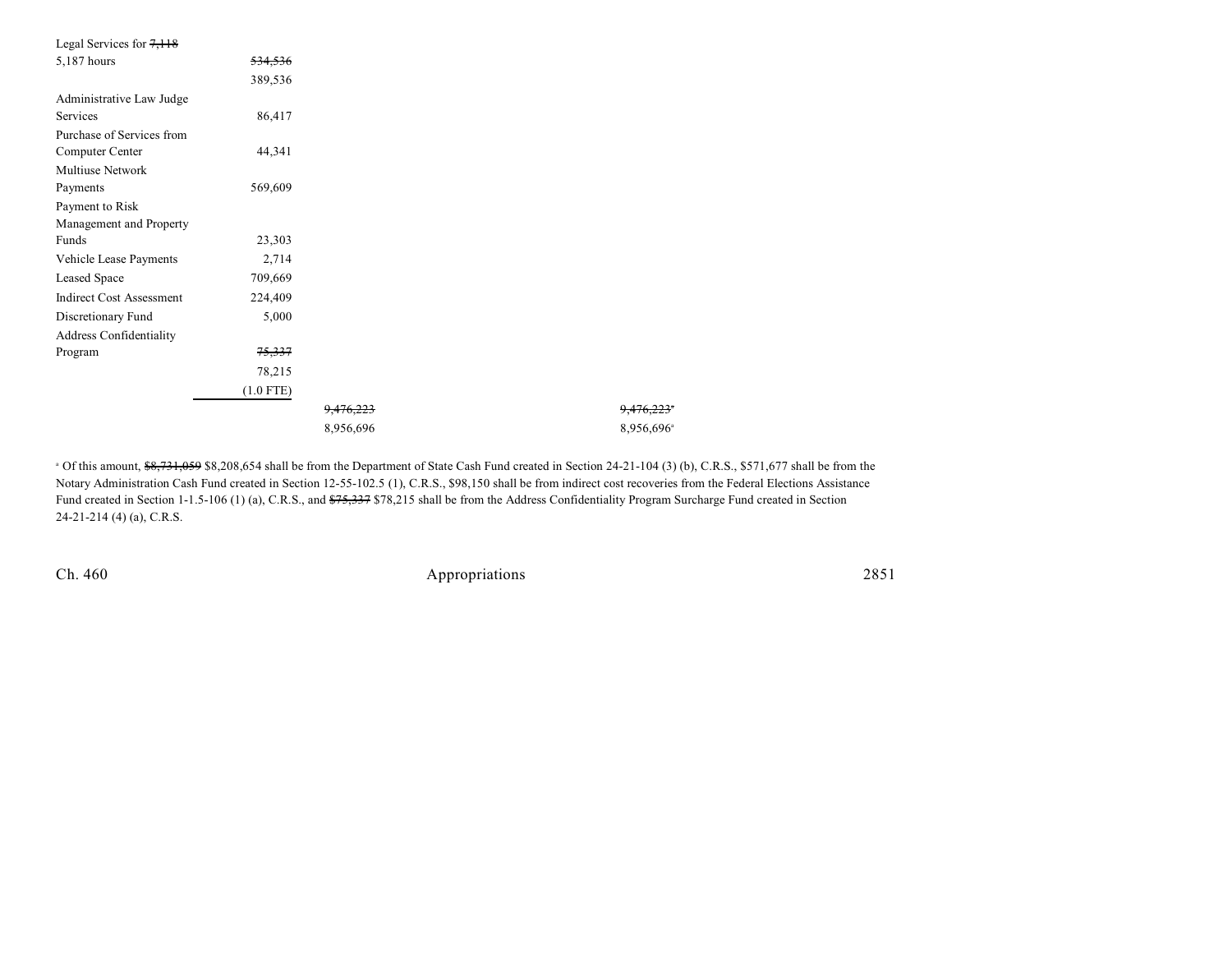## Ch. 460 Appropriations

|                           |                           |              |                               |                                                | APPROPRIATION FROM          |                                       |                                |
|---------------------------|---------------------------|--------------|-------------------------------|------------------------------------------------|-----------------------------|---------------------------------------|--------------------------------|
|                           | ITEM &<br><b>SUBTOTAL</b> | <b>TOTAL</b> | <b>GENERAL</b><br><b>FUND</b> | <b>GENERAL</b><br><b>FUND</b><br><b>EXEMPT</b> | <b>CASH</b><br><b>FUNDS</b> | <b>REAPPROPRIATED</b><br><b>FUNDS</b> | <b>FEDERAL</b><br><b>FUNDS</b> |
|                           | \$                        | \$           | \$                            | \$                                             | \$                          | \$<br>\$                              |                                |
|                           |                           |              |                               |                                                |                             |                                       |                                |
| (2) SPECIAL PURPOSE       |                           |              |                               |                                                |                             |                                       |                                |
| Help America Vote Act     |                           |              |                               |                                                |                             |                                       |                                |
| Program                   | 6,976,940                 |              |                               |                                                |                             |                                       |                                |
|                           | $(7.5$ FTE)               |              |                               |                                                |                             |                                       |                                |
| Local Election            |                           |              |                               |                                                |                             |                                       |                                |
| Reimbursement             | 1,729,923                 |              |                               |                                                |                             |                                       |                                |
| Initiative and Referendum | 200,000                   |              |                               |                                                |                             |                                       |                                |
|                           | 345,000                   |              |                               |                                                |                             |                                       |                                |
|                           |                           | 8,906,863    |                               |                                                | 8,906,863*                  |                                       |                                |
|                           |                           | 9,051,863    |                               |                                                | 9,051,863 <sup>a</sup>      |                                       |                                |

<sup>a</sup> Of this amount, <del>\$1,929,923</del> \$2,074,923 shall be from the Department of State Cash Fund created in Section 24-21-104 (3) (b), C.R.S., and \$6,976,940 shall be from the Federal Elections Assistance Fund, created in Section 1-1.5-106 (1) (a), C.R.S., for the Help America Vote Act program. Moneys from the Federal Elections Assistance Fund are included for informational purposes only as they are continuously appropriated by Section 1-1.5-106 (2) (b), C.R.S. Appropriations from the Federal Elections Assistance Fund do not constitute fiscal year spending for the purposes of Section 20 of Article X of the State Constitution.

#### **(3) INFORMATION TECHNOLOGY SERVICES**

**(A) Information Technology**

Personal Services

 $S_{\text{ERVICES}}^{56a}$  5,177,393

4,835,513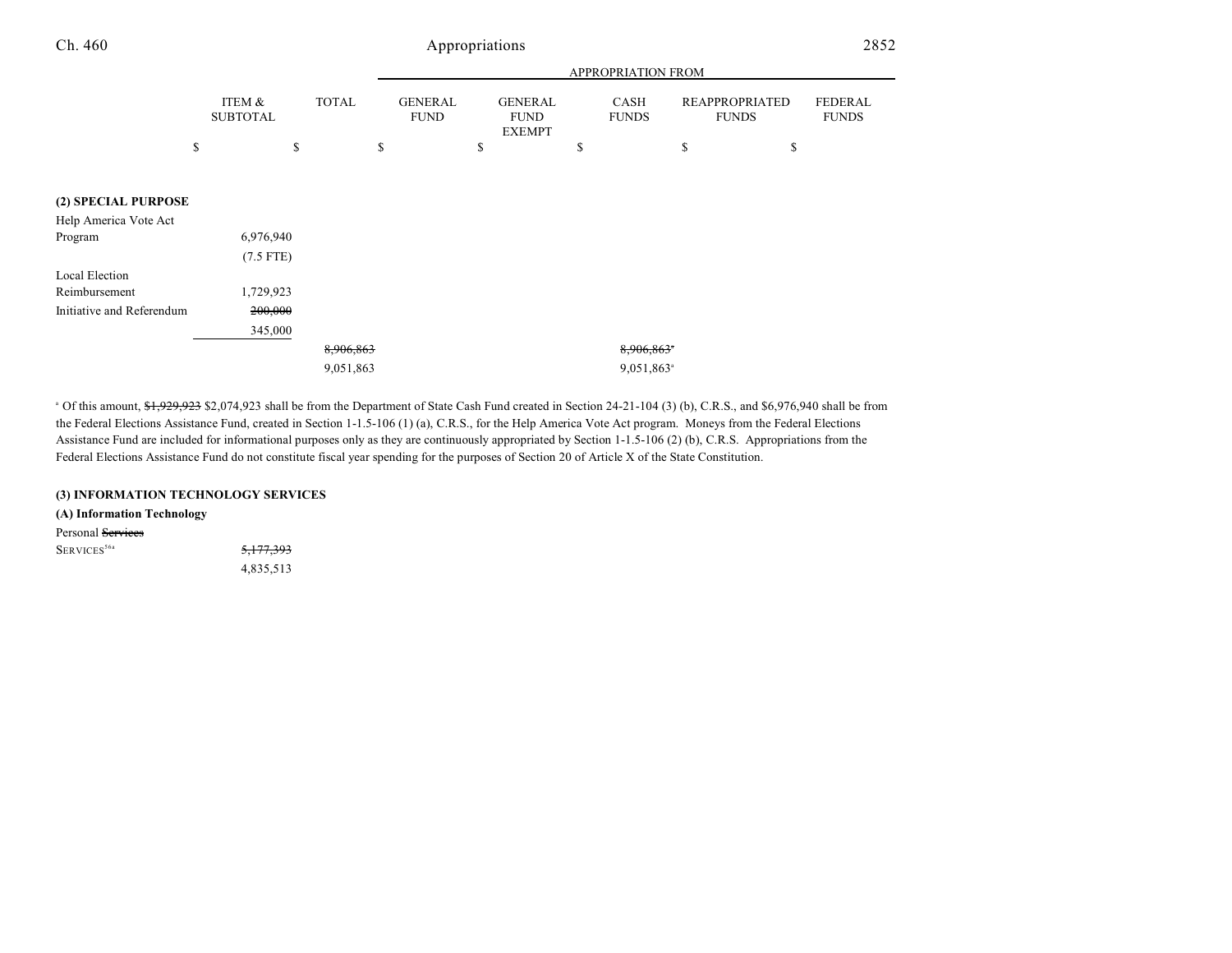|                         | $(32.1 \text{ FTE})$ |
|-------------------------|----------------------|
|                         | $(31.1$ FTE)         |
| Operating Expenses      |                      |
| EXPENSES <sup>56b</sup> | 767,430              |
|                         | 766,480              |
| Hardware/Software       |                      |
| Maintenance             | 878,230              |
| Information Technology  |                      |
| Asset Management        | 445,418              |
|                         | 7,268,471            |
|                         | 6,925,641            |

 $^{\circ}$  Of this amount,  $\frac{47,044,874}{23,597}$  shall be from the Department of State Cash Fund created in Section 24-21-104 (3) (b), C.R.S., and \$223,597 shall be from the Notary Administration Cash Fund created in Section 12-55-102.5 (1), C.R.S.

| (B) Statewide Disaster Recovery Center |             |
|----------------------------------------|-------------|
| Personal Services                      | 180,376     |
|                                        | 115,144     |
|                                        | $(3.0$ FTE) |
|                                        | $(2.0$ FTE) |
| <b>Operating Expenses</b>              | 247,000     |
|                                        | 246,050     |
| Hardware/Software                      |             |
| Maintenance                            | 47,000      |
| Leased Space                           | 1,749,000   |
|                                        | 2,223,376   |
|                                        | 2,157,194   |
|                                        |             |

Ch. 460 Appropriations 2853

2,223,376 2,223,376  $2,157,194$ <sup>a</sup>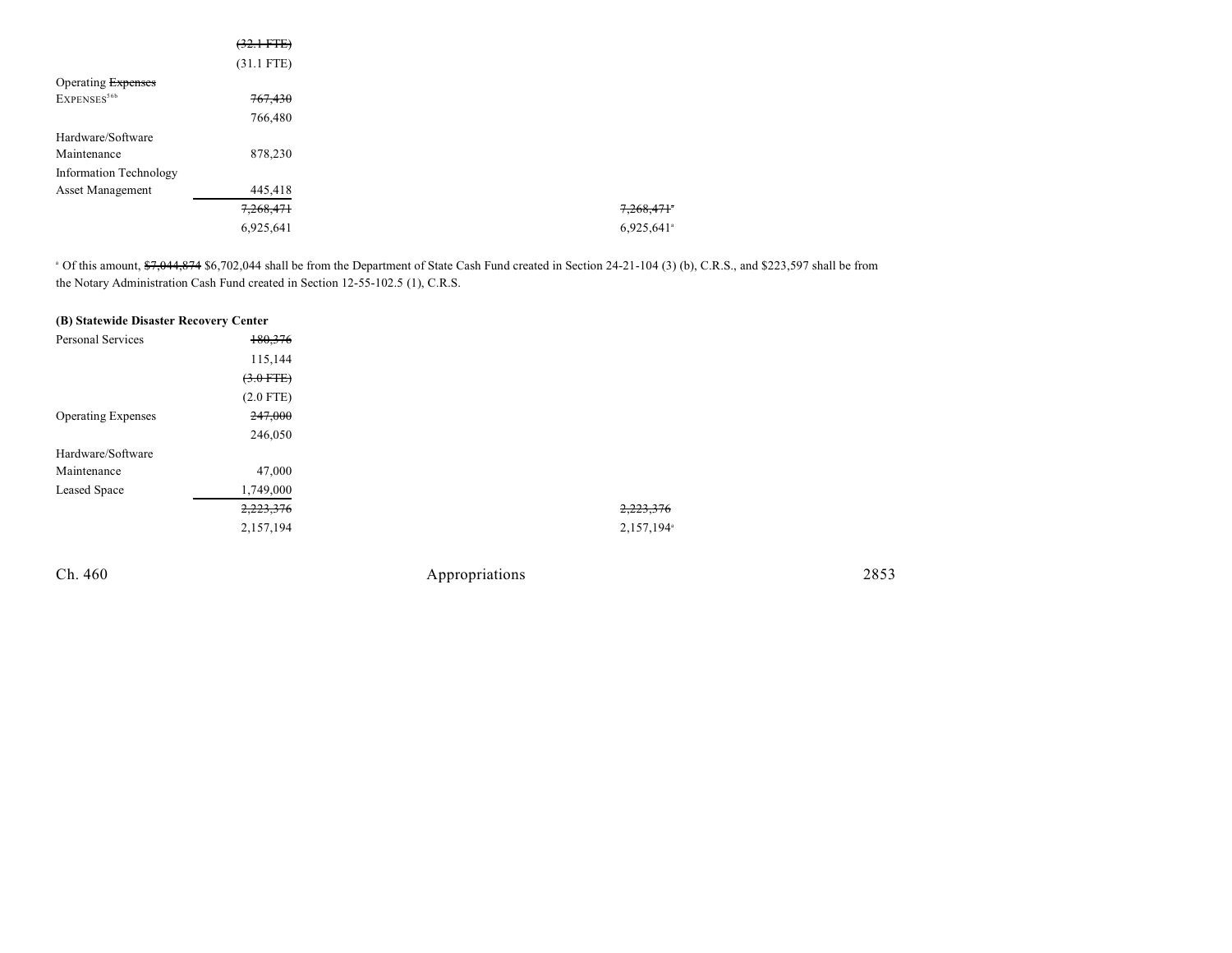|                   |       |                | APPROPRIATION FROM |              |                       |                |  |
|-------------------|-------|----------------|--------------------|--------------|-----------------------|----------------|--|
|                   |       |                |                    |              |                       |                |  |
| <b>ITEM &amp;</b> | TOTAL | <b>GENERAL</b> | <b>GENERAL</b>     | <b>CASH</b>  | <b>REAPPROPRIATED</b> | <b>FEDERAL</b> |  |
| <b>SUBTOTAL</b>   |       | <b>FUND</b>    | <b>FUND</b>        | <b>FUNDS</b> | <b>FUNDS</b>          | <b>FUNDS</b>   |  |
|                   |       |                | <b>EXEMPT</b>      |              |                       |                |  |
|                   |       |                |                    |              |                       |                |  |

<sup>a</sup> Of this amount, \$2,184,264 \$2,118,082 shall be from the Department of State Cash Fund created in Section 24-21-104 (3) (b), C.R.S., and \$39,112 shall be from the Notary Administration Cash Fund created in Section 12-55-102.5 (1), C.R.S.

|                       | 9,491,847    |                         |
|-----------------------|--------------|-------------------------|
|                       | 9,082,835    |                         |
|                       |              |                         |
| <b>TOTALS PART XX</b> |              |                         |
| (STATE)               | \$27,874,933 | <del>\$27,874,933</del> |
|                       | \$27,091,394 | \$27,091,394            |

**FOOTNOTES** -- The following statements are referenced to the numbered footnotes throughout section 2.

- 56a DEPARTMENT OF STATE,INFORMATION TECHNOLOGY SERVICES,INFORMATION TECHNOLOGY, PERSONAL SERVICES -- OF THE APPROPRIATION INCLUDED IN THIS LINE ITEM FOR FY 2008-09 AND NOT EXPENDED PRIOR TO JULY 1, 2009, AN AMOUNT NOT TO EXCEED \$705,000 MAY BE ROLLED FORWARD FOR EXPENDITURE IN FY 2009-10.
- 56b DEPARTMENT OF STATE,INFORMATION TECHNOLOGY SERVICES,INFORMATION TECHNOLOGY,OPERATING EXPENSES --OF THE APPROPRIATION INCLUDED IN THIS LINE ITEM FOR FY 2008-09 AND NOT EXPENDED PRIOR TO JULY 1, 2009, AN AMOUNT NOT TO EXCEED \$115,000 MAY BE ROLLED FORWARD FOR EXPENDITURE IN FY 2009-10.